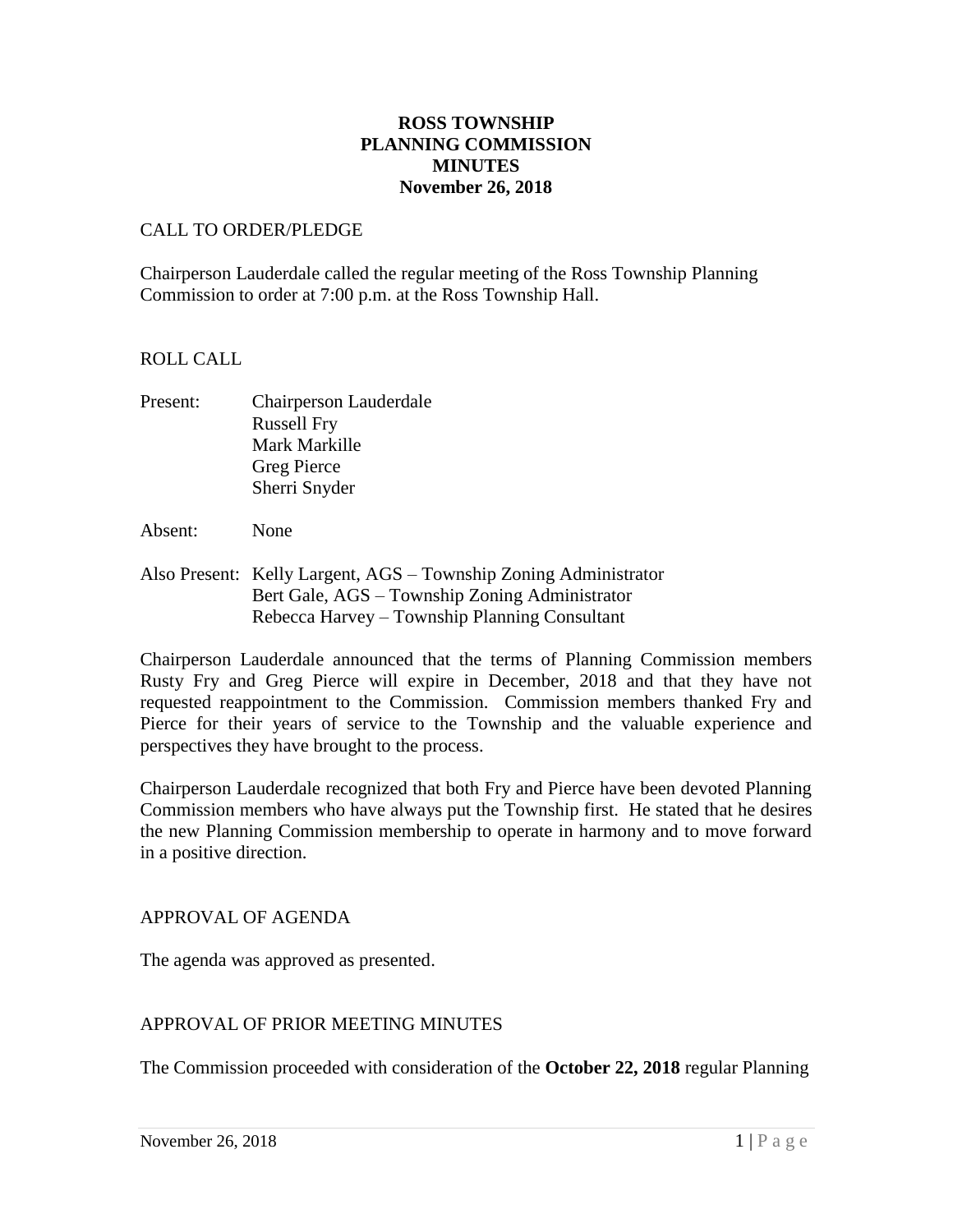Commission meeting minutes. Fry moved to approve the minutes as presented. Snyder seconded the motion. The motion carried unanimously.

# NEW BUSINESS

1. Public Hearing – SLU/SPR for Residential Accessory Building (Reisman)

The next matter to come before the Planning Commission was consideration of the request by Ronald Reisman for special land use permit/site plan review for the proposed construction of a 118 sq ft addition to a residential accessory building that fails to meet the maximum lot coverage requirement. The subject property is located at 409 Gull Lake Island and is within the R-1 District.

Chairperson Lauderdale stated that the applicant has requested that consideration of the application be postponed to a future meeting. He explained that the applicant is unable to attend the meeting tonight due to inclement weather.

Snyder moved to postpone consideration of the special land use permit/site plan review application to the January 28, 2019 regular Planning Commission meeting. Pierce seconded the motion. The motion carried unanimously.

Chairperson Lauderdale requested that the Planning Commission members have access to the property prior to the January meeting to allow for on-site inspections.

# UNFINISHED BUSINESS

1. Article 15 – Maximum Lot Coverage Requirement (% of Rear Yard) – applicable to Accessory Buildings

Chairperson Lauderdale noted that Planning Commission discussion was held in August and September regarding the 'rear yard' lot coverage standard and related definitions, which has resulted in consideration of the following proposed Ordinance amendments:

- the proposed addition of Note #15 to Article 15 to clarify what portion of an accessory building is counted in calculating % rear yard coverage;
- the addition of 18.4 E.2. to provides adequate guidance in approving the location of an accessory building on a vacant lot; and
- the addition of a diagram that illustrates the definition of 'front yard', 'side yard', and 'rear yard' on those lot types defined in the Ordinance (corner lot, double frontage lot, interior lot, waterfront lot).

Chairperson Lauderdale stated that Harvey had presented the requested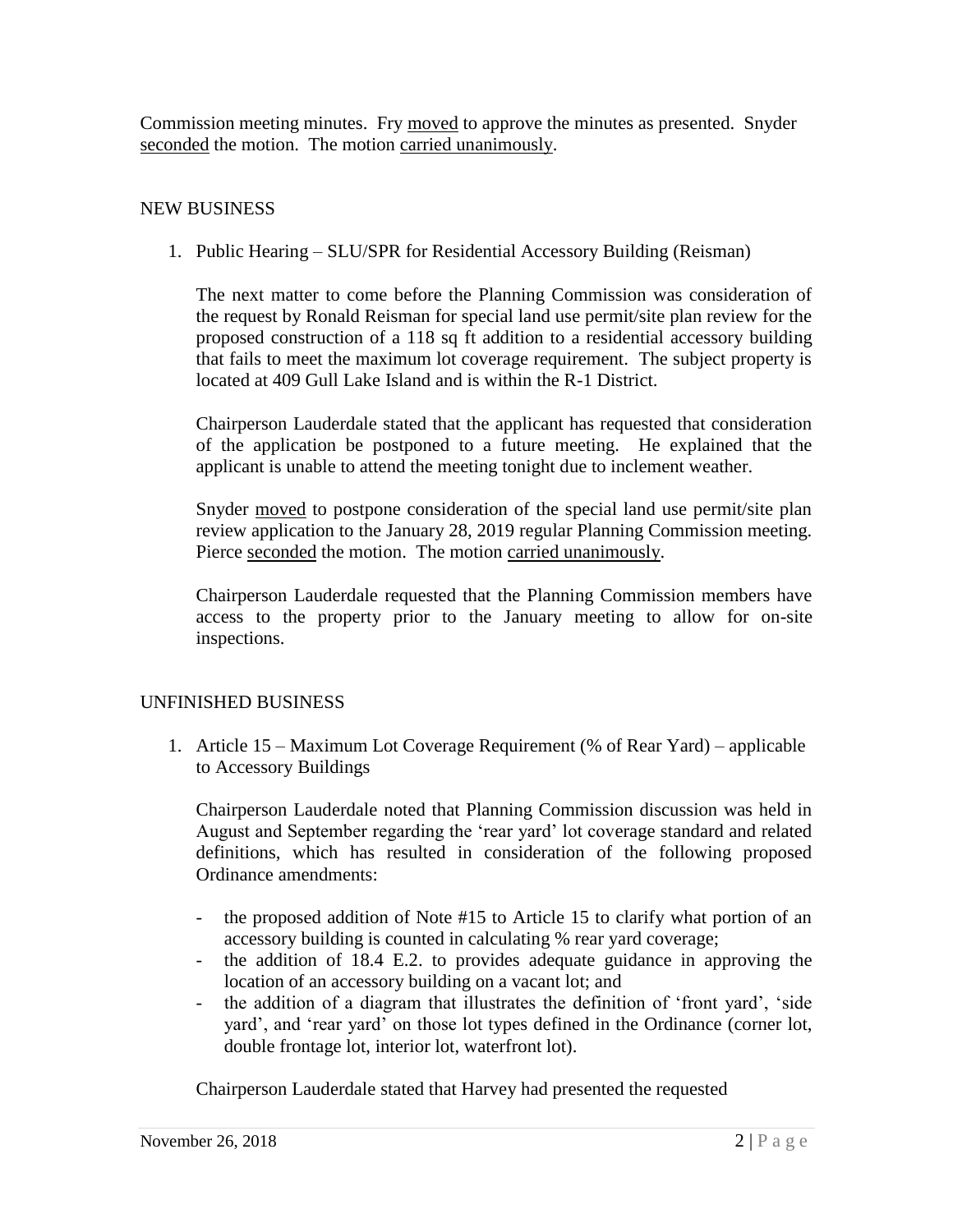'lot'/'yard' diagram in October and provided an overview of the diagram elements and how they illustrate relevant Ordinance definitions. The Planning Commission had expressed support for the diagram and draft text and requested the following minor modifications be made for final review in November:

- revise the draft text to incorporate the modified definitions of 'side yard' and 'rear yard';
- revise the 'front yard' label on the diagram for the corner lot and double frontage lot in consideration of the definition of 'front lot line'; and,
- add a corner waterfront lot to the diagram.

Harvey presented the revised draft text and diagram, highlighting the requested modifications.

Gale pointed out that the existing Note #14 in Article 15 is currently only applicable to principle structures. As such, an accessory building is not subject to the 'front yard' setback from abutting streets on double-frontage lots. He noted that this is likely not the intent of the standard.

Commission members agreed that Article 15 should be modified to add Note #14 to Minimum Rear Yard (ft) for 'Accessory Buildings or Structures'.

Planning Commission discussion then ensued regarding how the 'front street' of a double-frontage lot, as referenced in the definition of 'lot line, front', is determined. Gale responded that it is usually determined by the Building Department in consideration of the building orientation and address.

In consideration of the diagram, the following additional minor modifications were suggested:

- remove the dashed lines within the side yard on the 'double-frontage lot';
- align the accessory building on the 'double-frontage lot' with the adjacent principle buildings;
- extend a dashed line from the house to the secondary street on the 'waterfront corner lot' to distinguish the 'side yard' from the 'street-side yard'.

Board consensus was then noted regarding the following:

- proposed draft text (dated 11.26.18) is acceptable; no changes are suggested;
- revise the Schedule in Article 15 to have Note #14 applicable to accessory buildings/structures;
- revise the diagram as discussed;
- conduct a final review of text/diagram at the January Planning Commission meeting.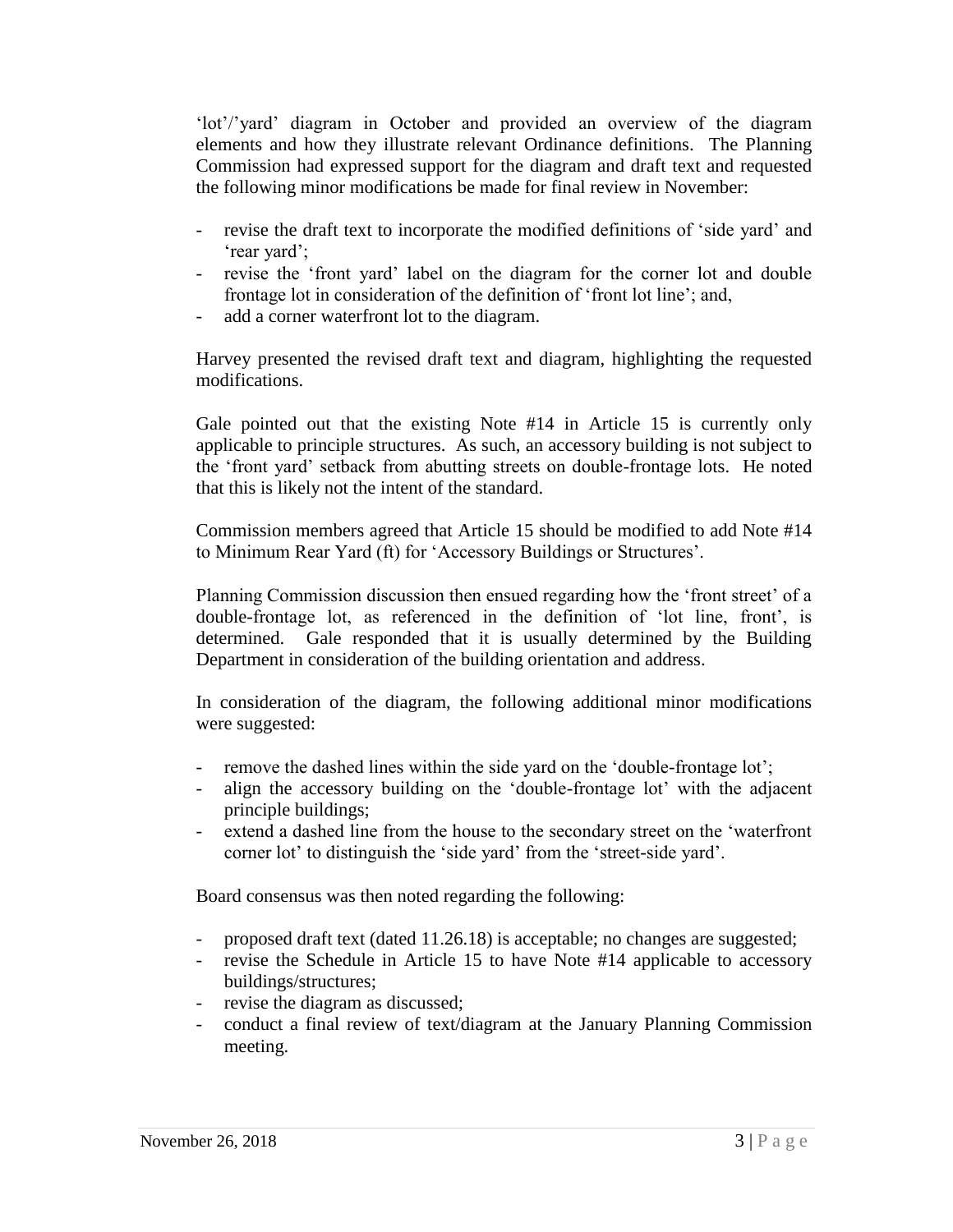2. Discussion – RT/RC Resort/Recreation District

Chairperson Lauderdale stated that in October the Planning Commission had been presented with the rendering (drawing) that was prepared to illustrate how the application of the design standards of the proposed RT/RC District might look on a parcel . . similar to what was prepared in the review of the C-1 Bay Commercial District. Further, the Planning Commission had opened up the meeting following the presentation of the rendering for public comment on the proposed district.

Harvey noted that no changes were made to the draft text or the rendering following the October meeting. She acknowledged, however, that there was Planning Commission consensus in October that the reference to 'casino' in the 'Mixed Use Resort' use would be removed from the text.

Chairperson Lauderdale requested Planning Commission feedback on the proposed draft text and rendering.

Fry noted that a request had been made during the public comment in October for LEED regulations. He opined that the trend in the construction industry is away from such standards due to cost and the return on investment. Gale agreed with the noted assessment.

Harvey suggested that the Township first consider adding renewable energy policies/strategies to the Master Plan and then begin to consider zoning provisions that would implement those strategies, such as for solar and wind energy. She expressed concern with adding LEED restrictions in only one district and without planning foundation.

Gale added that an approach such as LEED certification may be better addressed through the energy codes than through zoning.

Due to the weather and the lateness of the hour, it was agreed that continued review of the draft RT/RC District and related rendering would be postponed to the January Planning Commission meeting.

3. Master Plan Update

A progress report on the update of the Master Plan is scheduled for the January Planning Commission meeting.

4. Watershed Protection Strategies

The matter continues to be 'on hold' at this time.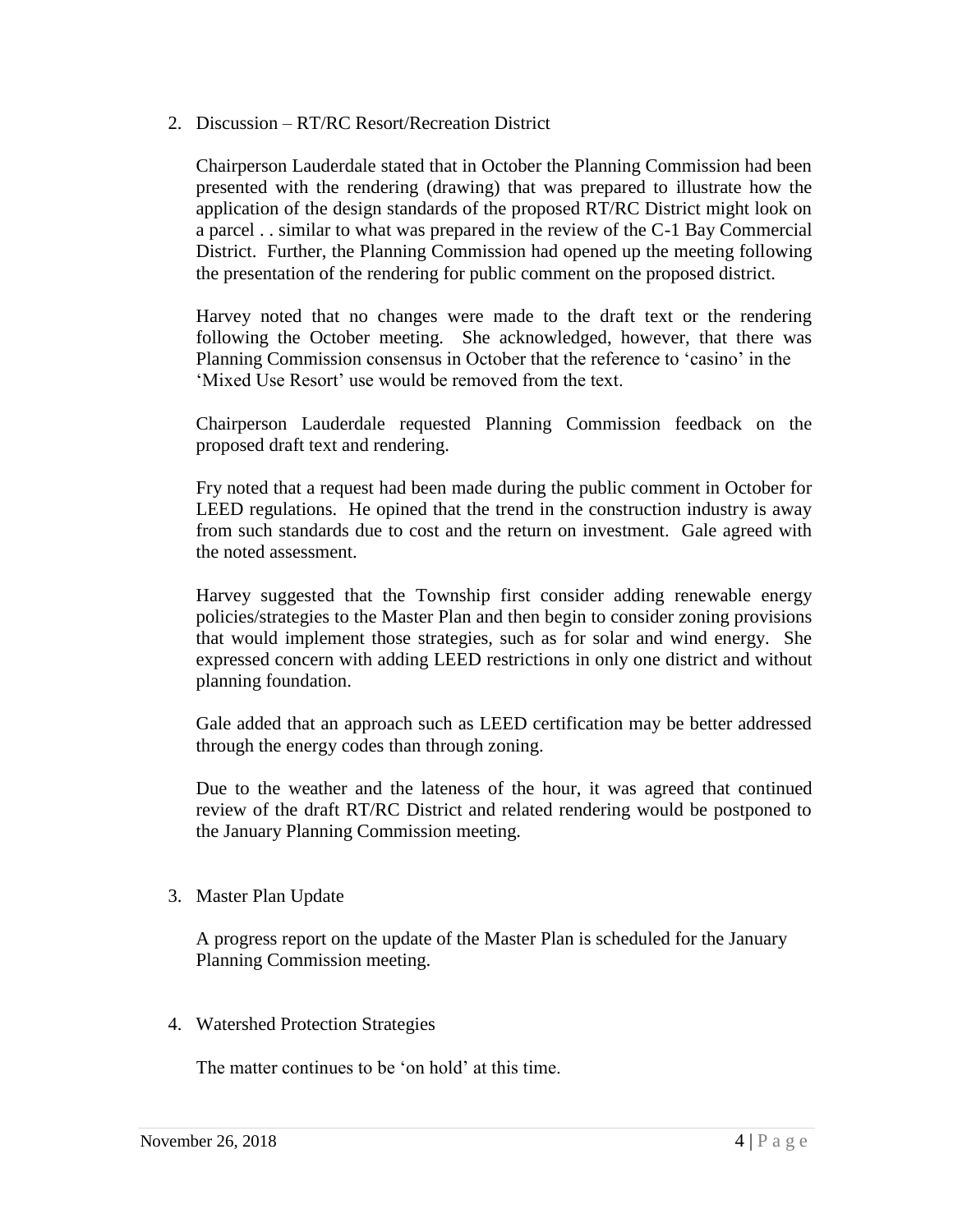## 5. Sign Ordinance

The draft sign ordinance remains 'on hold'.

#### REPORT FROM TOWNSHIP BOARD

Supervisor Baker reported that the Planning Commission is slated to receive four new members. He stated that recently elected Mike Sulka will be the new Township Board liaison to the Planning Commission and that Mike Moore has been appointed to fill the seat recently vacated by Victor Ezbenko. He added that the Township intends to advertise the positions being vacated by Fry and Pierce.

Supervisor Baker stated that he desires to schedule a joint meeting between the Township Board and Planning Commission for January or February and requested consideration of meeting date options.

#### REPORT FROM ZONING BOARD OF APPEALS

Chairperson Lauderdale reported that the Zoning Board of Appeals met on October 24, 2018 and considered a request for variance approval to allow for the division of a 'zoning lot'. The variance request was denied.

#### PUBLIC COMMENT

No public comment was offered.

## MEMBERS, CONSULTANTS, ADVISORS

Snyder expressed her thanks to Fry and Pierce for their patience and professionalism as Planning Commission members, and for their valuable service to the Township.

Pierce stated that he has enjoyed his years as a Planning Commission member and has always tried to work toward consensus. He expressed appreciation for the work of the Chairperson and Township advisors.

Fry noted that he too has enjoyed being a part of the Planning Commission and part of moving the Township forward. He stated that he feels turn-over on a board is good .. and that all residents should take a turn serving their community.

Chairperson Lauderdale expressed his appreciation to both the out-going and sitting Planning Commission members and to the Township advisors.